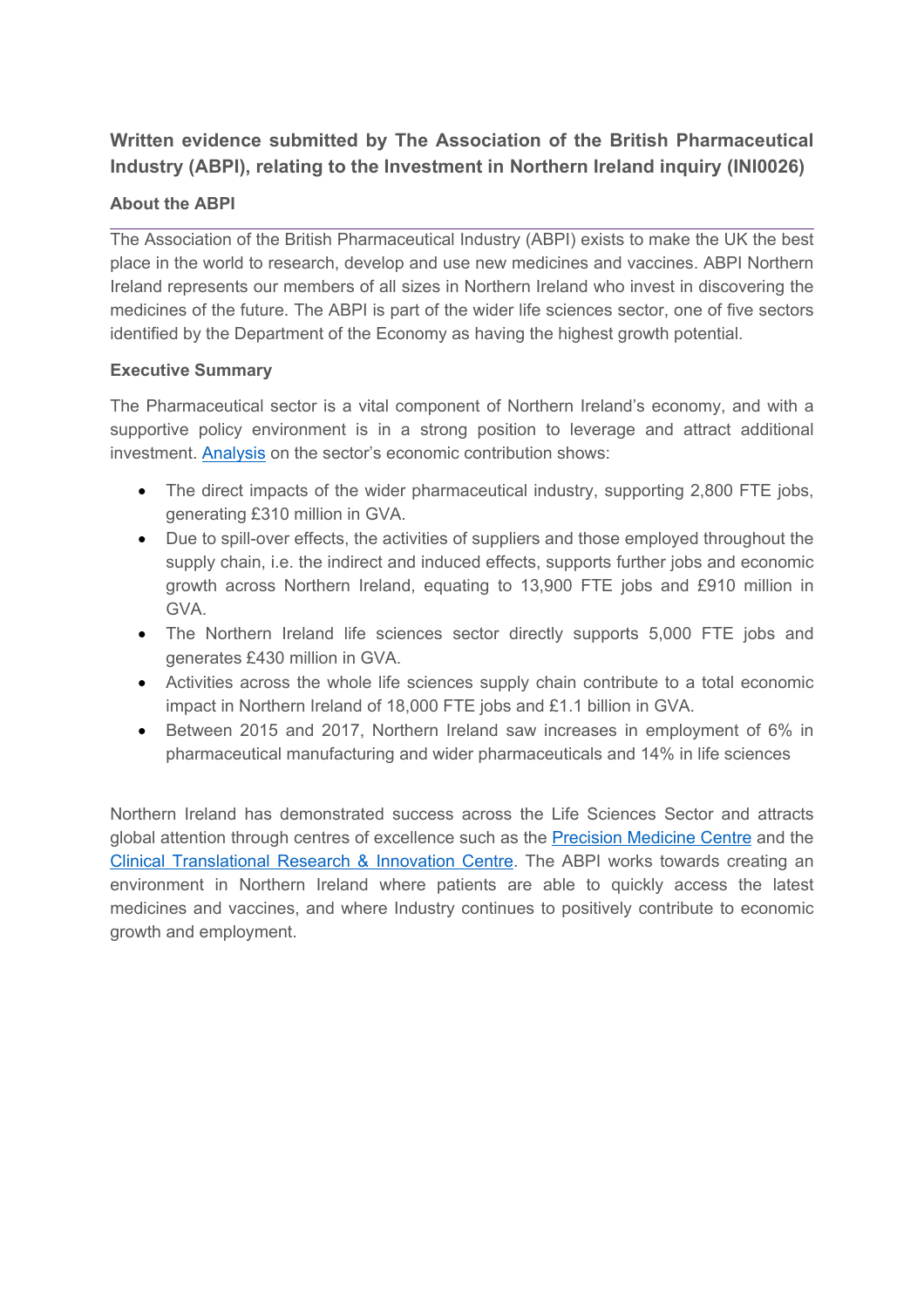# **Introduction:**

The ABPI is pleased to be able to submit evidence to this inquiry and would welcome the opportunity to give oral evidence to the Committee should further information be of value.

Our submission seeks to provide evidence in the following areas:

- 1. Findings and action points from the 2020 Economic Impact Report on the contribution of the Pharmaceutical Sector to the Northern Ireland economy
- 2. Education and Skills development
- 3. City Deal opportunity access to innovation for patients
- 4. Sustainability and working towards a greener life sciences sector
- 5. Re-evaluation of the 2015 Northern Ireland Life & Health Science Strategic Action Plan 2016-2020
- 6. Accessing health data
- 1. Findings and action points from the 2020 Economic Impact Report on the contribution of the Pharmaceutical Sector to the Northern Ireland economy
	- 1.1. In 2020 the ABPI released an [Economic](https://www.abpi.org.uk/publications/contribution-of-the-pharmaceutical-sector-to-northern-ireland-s-economy/#cb51aa7b) [Impact](https://www.abpi.org.uk/publications/contribution-of-the-pharmaceutical-sector-to-northern-ireland-s-economy/#cb51aa7b) [Report](https://www.abpi.org.uk/publications/contribution-of-the-pharmaceutical-sector-to-northern-ireland-s-economy/#cb51aa7b) [on](https://www.abpi.org.uk/publications/contribution-of-the-pharmaceutical-sector-to-northern-ireland-s-economy/#cb51aa7b) [the](https://www.abpi.org.uk/publications/contribution-of-the-pharmaceutical-sector-to-northern-ireland-s-economy/#cb51aa7b) [contribution](https://www.abpi.org.uk/publications/contribution-of-the-pharmaceutical-sector-to-northern-ireland-s-economy/#cb51aa7b) [of](https://www.abpi.org.uk/publications/contribution-of-the-pharmaceutical-sector-to-northern-ireland-s-economy/#cb51aa7b) [the](https://www.abpi.org.uk/publications/contribution-of-the-pharmaceutical-sector-to-northern-ireland-s-economy/#cb51aa7b) [Pharmaceutical](https://www.abpi.org.uk/publications/contribution-of-the-pharmaceutical-sector-to-northern-ireland-s-economy/#cb51aa7b) [Sector](https://www.abpi.org.uk/publications/contribution-of-the-pharmaceutical-sector-to-northern-ireland-s-economy/#cb51aa7b) [to](https://www.abpi.org.uk/publications/contribution-of-the-pharmaceutical-sector-to-northern-ireland-s-economy/#cb51aa7b) [the](https://www.abpi.org.uk/publications/contribution-of-the-pharmaceutical-sector-to-northern-ireland-s-economy/#cb51aa7b) [Northern](https://www.abpi.org.uk/publications/contribution-of-the-pharmaceutical-sector-to-northern-ireland-s-economy/#cb51aa7b) [Ireland](https://www.abpi.org.uk/publications/contribution-of-the-pharmaceutical-sector-to-northern-ireland-s-economy/#cb51aa7b) [economy,](https://www.abpi.org.uk/publications/contribution-of-the-pharmaceutical-sector-to-northern-ireland-s-economy/#cb51aa7b)<sup>1</sup> Conducted by the Fraser of Allander Institute at the University of Strathclyde the report highlighted the importance of the pharmaceutical industry to Northern Ireland's economy, and areas where greater support is needed to encourage investment.
	- 1.2. Three key drivers which will impact Northern Ireland's ability to attract and expand inward and indigenous life sciences investment were identified:
		- Access to talent, with strategies to attract and retain senior talent
		- Ease of doing business, including commitments from stakeholders and a joined-up system with collaboration built on commitment, partnership, and expertise
		- Value of the market and the ability to scale up successful pilot projects
	- 1.3. A panel of leading Industry representatives developed six recommendations towards building growth in the life sciences sector:
		- Leveraging the ongoing City Deals as a means of galvanising relationships especially in the areas of health analytics, clinical research, precision medicine and connected health.
		- Continuing demonstration of collaborative and swift responses to national and global needs, building on existing strengths.

<sup>1</sup> Contribution of the pharmaceutical sector to Northern Ireland's economy [https://www.abpi.org.uk/publications/contribution-of-the-pharmaceutical-sector-to-northern-ireland-s](https://www.abpi.org.uk/publications/contribution-of-the-pharmaceutical-sector-to-northern-ireland-s-economy/#cb51aa7b)[economy/#cb51aa7b](https://www.abpi.org.uk/publications/contribution-of-the-pharmaceutical-sector-to-northern-ireland-s-economy/#cb51aa7b)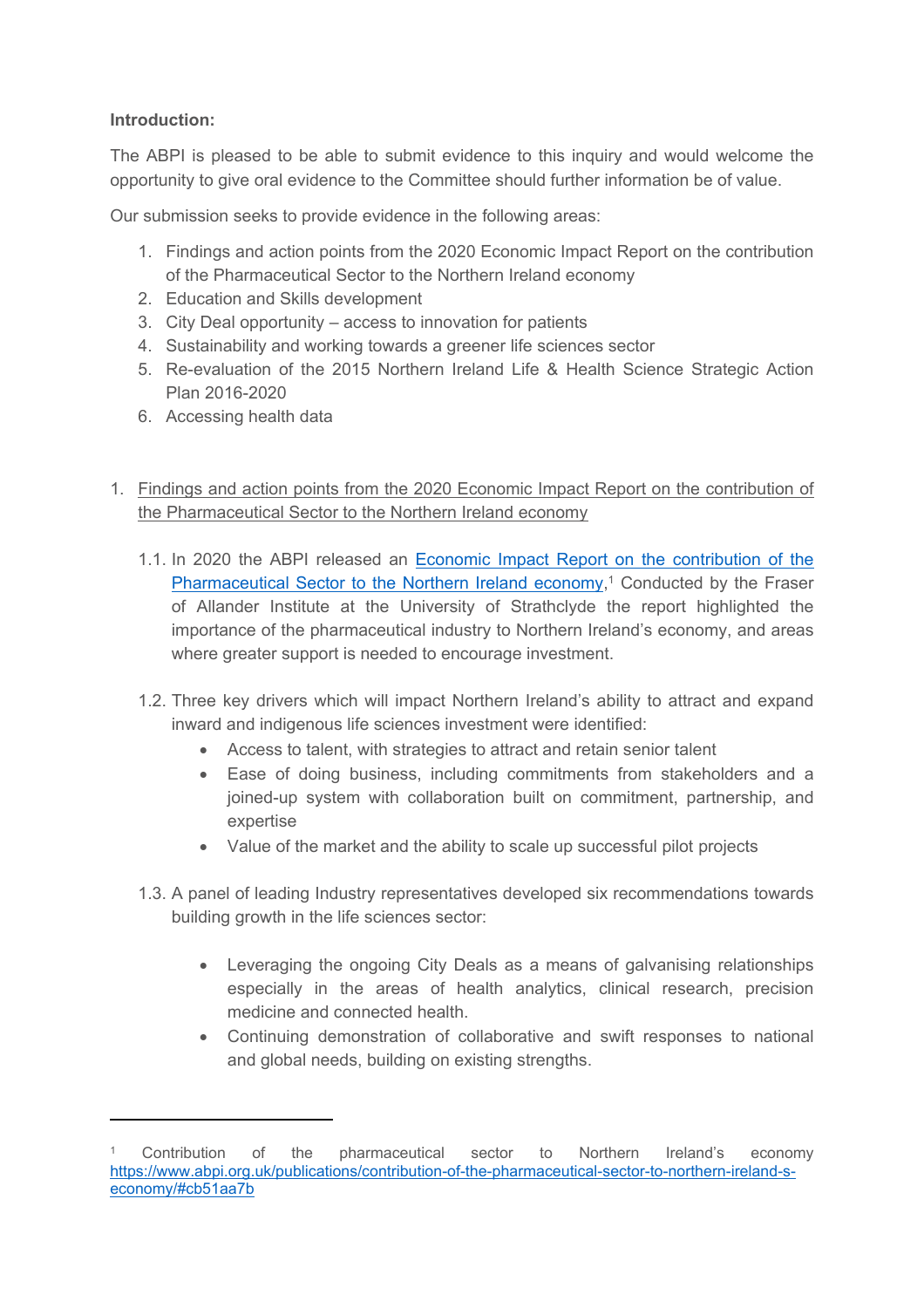- Identifying opportunities arising from EU exit, recognising the potential uniqueness of Northern Ireland to drive supply chain innovation, access to global markets and access to talent.
- Alignment on where Northern Ireland can lead, recognising and endorsing scientific and clinical excellence and leadership and having ambition to accelerate health system transformation.
- A comprehensive, global promotion strategy for existing successful areas of Northern Ireland's research and life sciences assets to generate future growth and investment.
- Recognition of the potential positive impact on patient outcomes created by a dynamic, pro-innovation health and life science ecosystem that facilitates participation in clinical research and more consistent access to innovation.
- 1.4. The ABPI has commissioned an update to the 2020 Report, which will be available in early 2022. The ABPI would be pleased to share this with the Northern Ireland Affairs Committee as supplementary evidence when published.

#### 2. Education and Skills development

- 2.1. The [2021](https://www.gov.uk/government/publications/life-sciences-vision) [UK](https://www.gov.uk/government/publications/life-sciences-vision) [Life](https://www.gov.uk/government/publications/life-sciences-vision) [Sciences](https://www.gov.uk/government/publications/life-sciences-vision) [Vision](https://www.gov.uk/government/publications/life-sciences-vision) includes the ambition to "*develop a strong talent pool across industry, academia, and the NHS*". In the [2021](https://www.economy-ni.gov.uk/sites/default/files/consultations/economy/skills-strategy-consultation-summary.pdf) [Northern](https://www.economy-ni.gov.uk/sites/default/files/consultations/economy/skills-strategy-consultation-summary.pdf) [Ireland](https://www.economy-ni.gov.uk/sites/default/files/consultations/economy/skills-strategy-consultation-summary.pdf) [Skills](https://www.economy-ni.gov.uk/sites/default/files/consultations/economy/skills-strategy-consultation-summary.pdf) [Strategy](https://www.economy-ni.gov.uk/sites/default/files/consultations/economy/skills-strategy-consultation-summary.pdf), Life and Health Sciences was identified as a priority cluster with the potential for Northern Ireland to be a global hub of innovation and knowledge. Addressing this, the major policy objectives that were part of the [Northern](https://www.economy-ni.gov.uk/publications/economic-recovery-action-plan) [Ireland](https://www.economy-ni.gov.uk/publications/economic-recovery-action-plan) [Economic](https://www.economy-ni.gov.uk/publications/economic-recovery-action-plan) [Recovery](https://www.economy-ni.gov.uk/publications/economic-recovery-action-plan) [Action](https://www.economy-ni.gov.uk/publications/economic-recovery-action-plan) [Plan](https://www.economy-ni.gov.uk/publications/economic-recovery-action-plan) launched in February 2021 are welcome recommendations namely, **addressing skills imbalances**; **creating a culture of lifelong learning**; and **enhancing digital education and inclusion**.
- 2.2. The ABPI will shortly publish an update to our regular analysis of skills gaps for the sector in a report: '*Bridging the skills gap in the biopharmaceutical industry: Maintaining the UK's leading position in life sciences'.* The report will conclude that there are areas where skills gaps have started to narrow and, in some areas, such as biological and chemical science, we are seeing rapid improvements. Core skills – such as scientific knowledge, communication and problem solving – have also improved. However, some areas of concern remain, with major skills shortages reported in areas such as computational and digital skills. In particular, it is the combination of these skills with scientific knowledge which is particularly in demand. The ABPI will share the report with the Committee on publication.
- 2.3. The ABPI has a leading role to play in ensuring the life and health sector rises to meet the challenges across the UK. The ABPI is committed to skills attainment and development, as a partner in the [Medicines](https://www.abpi.org.uk/r-d-manufacturing/medicines-manufacturing-industry-partnership-mmip/) [Manufacturing](https://www.abpi.org.uk/r-d-manufacturing/medicines-manufacturing-industry-partnership-mmip/) [Industry](https://www.abpi.org.uk/r-d-manufacturing/medicines-manufacturing-industry-partnership-mmip/) [Partnership](https://www.abpi.org.uk/r-d-manufacturing/medicines-manufacturing-industry-partnership-mmip/) (MMIP) we seek to ensure that the UK has an adaptive workforce with relevant skills to sustain the future requirements of the UK medicines manufacturing industry.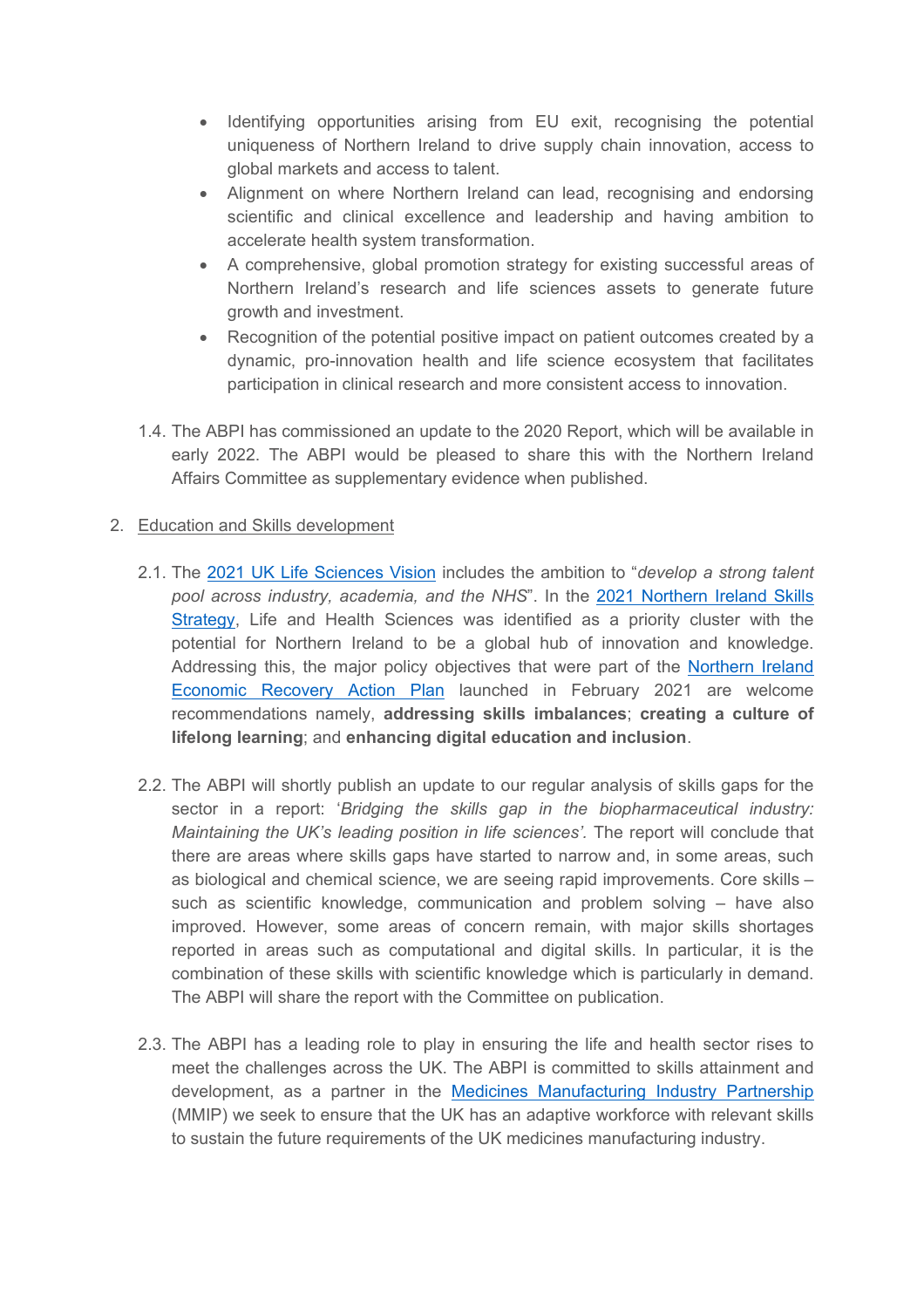- 2.4. In Northern Ireland the ABPI support a large number of STEM Ambassadors from our member companies who develop a range of STEM initiatives in schools. We partner with Armagh, Banbridge and Craigavon Area Council and brought the first ever [Enthuse](https://www.stem.org.uk/employers/enthuse-partnerships) [Partnership](https://www.stem.org.uk/employers/enthuse-partnerships) to Northern Ireland. The ABPI is a long-standing supporter of the Northern Ireland Healthcare Leadership Forum (NIHLF) which brings emerging healthcare leaders currently studying at both Northern Ireland universities together to develop skills and share learning.
- 2.5. The ABPI developed and shares a dedicated platform of free, high quality, up-to-date STEM resources supporting all key stages for UK curricula, [ABPI](https://www.abpischools.org.uk/) [Interactive](https://www.abpischools.org.uk/) [Resources](https://www.abpischools.org.uk/) [for](https://www.abpischools.org.uk/) [schools](https://www.abpischools.org.uk/) is fully accessible to families, teachers and students. The ABPI recently provided a pharmaceutical awareness session to the Northern Ireland STEM All Party Group where the platform and information on initiatives were shared.
- 2.6. The ABPI welcomes the creation of the Skills Board as part of the Northern Ireland Skills Strategy and recommend that the **Life Sciences Sector is represented on the Skills Board** to ensure skill shortages can be addressed and future-proofing action plans are in place.

#### 3. City Deals opportunity- access to innovation for patients

3.1. Research has underpinned our response to COVID-19, supporting the rapid and effective development and rollout of diagnostic testing, treatments and vaccines for COVID-19. Northern Ireland's contribution to the global COVID-19 effort has been exemplary, carried out with unprecedented speed and efficiency, along with over 2000 participants in COVID trials. [With](https://researchbriefings.files.parliament.uk/documents/SN04223/SN04223.pdf) [the](https://researchbriefings.files.parliament.uk/documents/SN04223/SN04223.pdf) [pharmaceutical](https://researchbriefings.files.parliament.uk/documents/SN04223/SN04223.pdf) [industry](https://researchbriefings.files.parliament.uk/documents/SN04223/SN04223.pdf) [investing](https://researchbriefings.files.parliament.uk/documents/SN04223/SN04223.pdf) [heavily](https://researchbriefings.files.parliament.uk/documents/SN04223/SN04223.pdf) [in](https://researchbriefings.files.parliament.uk/documents/SN04223/SN04223.pdf) [UK](https://researchbriefings.files.parliament.uk/documents/SN04223/SN04223.pdf) [R&D](https://researchbriefings.files.parliament.uk/documents/SN04223/SN04223.pdf) and delivering some of the most productive jobs in the economy, we fully support the measures that would **secure funding through the Levelling Up agenda** to continue to be a driving global force in R&D.

**Broadening opportunities for patients to participate in research across all five HSC Trusts** will significantly enhance Northern Ireland's attractiveness as a place to conduct clinical research. Health research is a global endeavour, generating substantial return on investment, as stated in the 2012 report, [Evaluation](https://research.hscni.net/sites/default/files/evaluation-hsc-rd-final-report-june-2012.pdf) [of](https://research.hscni.net/sites/default/files/evaluation-hsc-rd-final-report-june-2012.pdf) [the](https://research.hscni.net/sites/default/files/evaluation-hsc-rd-final-report-june-2012.pdf) [Impact](https://research.hscni.net/sites/default/files/evaluation-hsc-rd-final-report-june-2012.pdf) [of](https://research.hscni.net/sites/default/files/evaluation-hsc-rd-final-report-june-2012.pdf) [HSC](https://research.hscni.net/sites/default/files/evaluation-hsc-rd-final-report-june-2012.pdf) [R&D](https://research.hscni.net/sites/default/files/evaluation-hsc-rd-final-report-june-2012.pdf) [Funding](https://research.hscni.net/sites/default/files/evaluation-hsc-rd-final-report-june-2012.pdf) in Northern Ireland for every single pound of public funds invested in Health and Social Care R&D it brings a return of £4.14. Yet Northern Ireland invests just under £8 per capita from public funds into research every year - about half as much as the rest of the UK.

3.2. The benefits for patients treated in research-active NHS organisations are well documented, with evidence from England showing that patients treated in these settings have improved [outcomes,](https://pubmed.ncbi.nlm.nih.gov/27797935/) lower mortality rates and [increased](https://onlinelibrary.wiley.com/doi/10.1111/jep.13118) confidence in the care being delivered, with NHS organisations seeing improved Care Quality Commission ratings.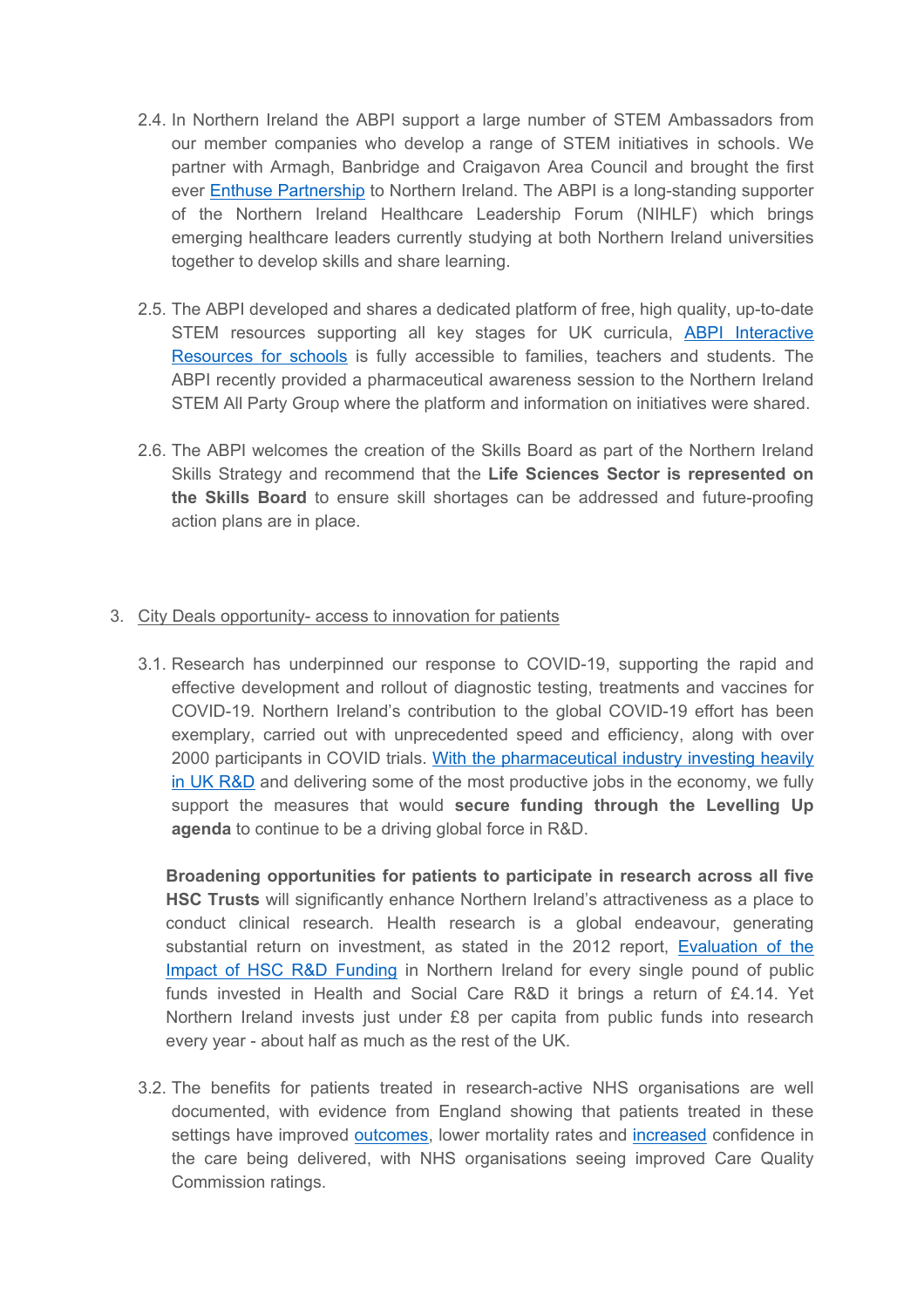- 3.3. The UK has sent a strong signal of intent in the significant increase in science spending announced at the recent Spending Review, putting UK science investment at a more comparable level with international competitors. Northern Ireland should seek to gain from this and bring Northern Ireland into line with other UK jurisdictions.
- 3.4. According to the [Northern](https://www.nisra.gov.uk/publications/northern-ireland-research-development-survey-2020) [Ireland](https://www.nisra.gov.uk/publications/northern-ireland-research-development-survey-2020) [Research](https://www.nisra.gov.uk/publications/northern-ireland-research-development-survey-2020) [Statistics](https://www.nisra.gov.uk/publications/northern-ireland-research-development-survey-2020) [Agency](https://www.nisra.gov.uk/publications/northern-ireland-research-development-survey-2020), total Northern Irish R&D spending in 2020 was £913 million in 2020, compared with £937m in 2019 after adjusting for inflation. Real-term falls were seen across all R&D spending by business, higher education and government. The biggest falls were seen in government spending (8.9 per cent) and higher education (5.4 per cent). Business R&D, which makes up nearly three-quarters of R&D spending in Northern Ireland, fared better, with a 4.7 per cent rise in 2020 compared with 2019.
- 3.5. ABPI member companies have the experience, knowledge, and facilities to provide research support across healthcare in Northern Ireland and are committed to contributing to this. The ABPI is part of the Northern Ireland Recovery, Resilience and Growth Taskforce for Clinical Research, part of a [UK](https://www.gov.uk/government/publications/the-future-of-uk-clinical-research-delivery) [wide](https://www.gov.uk/government/publications/the-future-of-uk-clinical-research-delivery) [vision](https://www.gov.uk/government/publications/the-future-of-uk-clinical-research-delivery) with Departments of Health with the key aims to not only restore pre-COVID clinical research but to build back better. **This vision for clinical research delivery in Northern Ireland must be supported by a fully-costed multi-year implementation plan.**
- 3.6. Commercial clinical research contributes significant economic benefits, generating an estimated income of £355 million for the NHS in England in 2018/2019, as stated in the September 2021 ABPI clinical research report [Clinical](https://www.abpi.org.uk/media/g0anpn5o/abpi_clinical-trials-report-2021.pdf) [research](https://www.abpi.org.uk/media/g0anpn5o/abpi_clinical-trials-report-2021.pdf) [in](https://www.abpi.org.uk/media/g0anpn5o/abpi_clinical-trials-report-2021.pdf) [the](https://www.abpi.org.uk/media/g0anpn5o/abpi_clinical-trials-report-2021.pdf) [UK:](https://www.abpi.org.uk/media/g0anpn5o/abpi_clinical-trials-report-2021.pdf) [an](https://www.abpi.org.uk/media/g0anpn5o/abpi_clinical-trials-report-2021.pdf) [opportunity](https://www.abpi.org.uk/media/g0anpn5o/abpi_clinical-trials-report-2021.pdf) [for](https://www.abpi.org.uk/media/g0anpn5o/abpi_clinical-trials-report-2021.pdf) [growth](https://www.abpi.org.uk/media/g0anpn5o/abpi_clinical-trials-report-2021.pdf). The [Institute](https://www.brcd-innovation.co.uk/projects/ireach) [of](https://www.brcd-innovation.co.uk/projects/ireach) [Research](https://www.brcd-innovation.co.uk/projects/ireach) [Excellence](https://www.brcd-innovation.co.uk/projects/ireach) [for](https://www.brcd-innovation.co.uk/projects/ireach) [Advanced](https://www.brcd-innovation.co.uk/projects/ireach) [Clinical](https://www.brcd-innovation.co.uk/projects/ireach) [Healthcare](https://www.brcd-innovation.co.uk/projects/ireach) (iREACH) aspect of the Belfast Region City Deal presents an opportunity to enhance commercial clinical research in Northern Ireland. This will bring the dual benefits of increased engagement of the Northern Ireland population in clinical trials and attracting industry collaboration and investment. In turn this should enhance productivity and create high-value jobs/skills in clinical trial operations. This will help provide the ecosystem for development of spinout companies and attracting investment into the health and life sciences sector in Northern Ireland.

#### 4. Sustainability and working towards a greener life sciences sector

4.1. As part of the life sciences sector, the pharmaceutical industry is working towards environmental and sustainability goals. From early phase research right through to eventual delivery, management and disposal of medicines, the pharmaceutical industry is committed to playing the biggest possible role in the drive to net-zero and continues to innovate towards creating an environmentally sustainable industry. The **ABPI anticipates the Northern Ireland 'Circular Economy' Strategic Framework due to be launched in March 2022 and would welcome the opportunity to**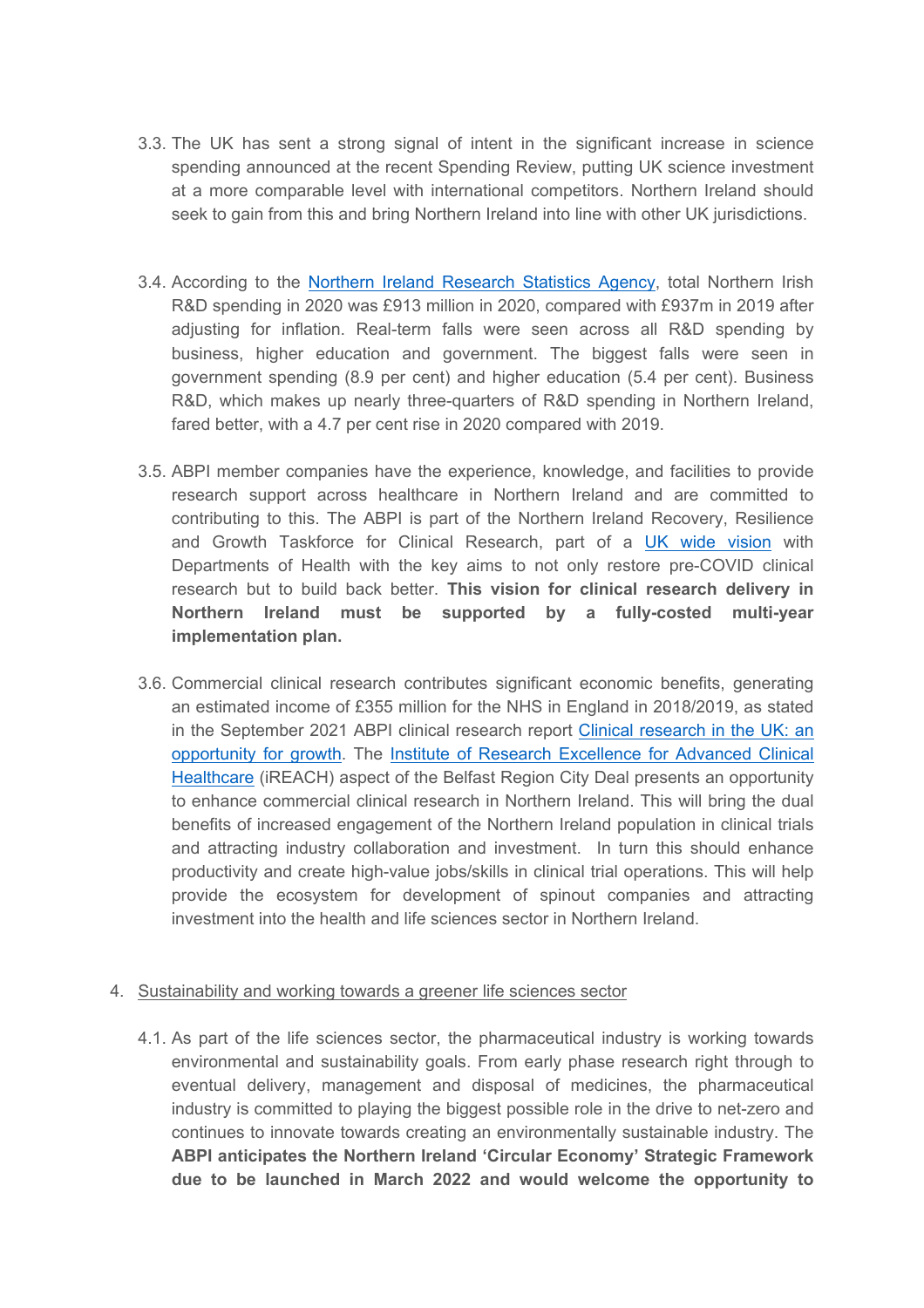**contribute and share learnings on the opportunities and barriers we have identified in the drive to become a more sustainable sector**. This work will deliver quality-based, healthy and green outcomes while positively impacting on the lives of patients. The ABPI recognises that environmental issues require collaboration and shared solution, we are committed to working with partners to achieve this.

- 4.2. The UK can show leadership on the global stage, developing and rewarding green innovation opportunities within life sciences to overcome existing sustainability challenges and barriers to deliver net zero healthcare. The ABPI recommend:
	- 4.2.1. **Investment in technology, regulation, "kite-mark" standards and accreditation to develop recyclable, then recycled materials at scale. This will need to happen firstly as food-grade, then pharmaceutical grade in order to provide the economic incentive for plastics packaging manufacturers.**
	- 4.2.2. **Explore where challenge funding and incentives can be used to overcome barriers – by bringing together partners in industry, academia and others in the research and innovation ecosystem (e.g. development of more sustainable pharma grade packaging).**
	- 4.2.3. **Assuring ethical, safe and traceable global medicines ecosystem, which tracks emissions data.**
	- 4.2.4. **Develop technologies and processes to remove pharmaceuticals (derived from correct use) from waste streams, by joining international best practice initiatives such as [IMI](https://imi-premier.eu/) [Premier](https://imi-premier.eu/).**
	- 4.2.5. **Build on the existing Catapult infrastructure, regulatory and science centres of excellence to pilot new materials and recycling technologies and the supporting regulatory policies.**
	- 4.2.6. **Adoption of COVID-derived regulatory "flexibilities" in Clinical Trials, such as:**
		- **Use of remote monitoring and electronic data capture through devices and wearables in trials, to reduce travel for both clinical professionals and patients (as adopted by the Danish Medicines Agency)**
		- **Appropriate remote delivery of patient care.**